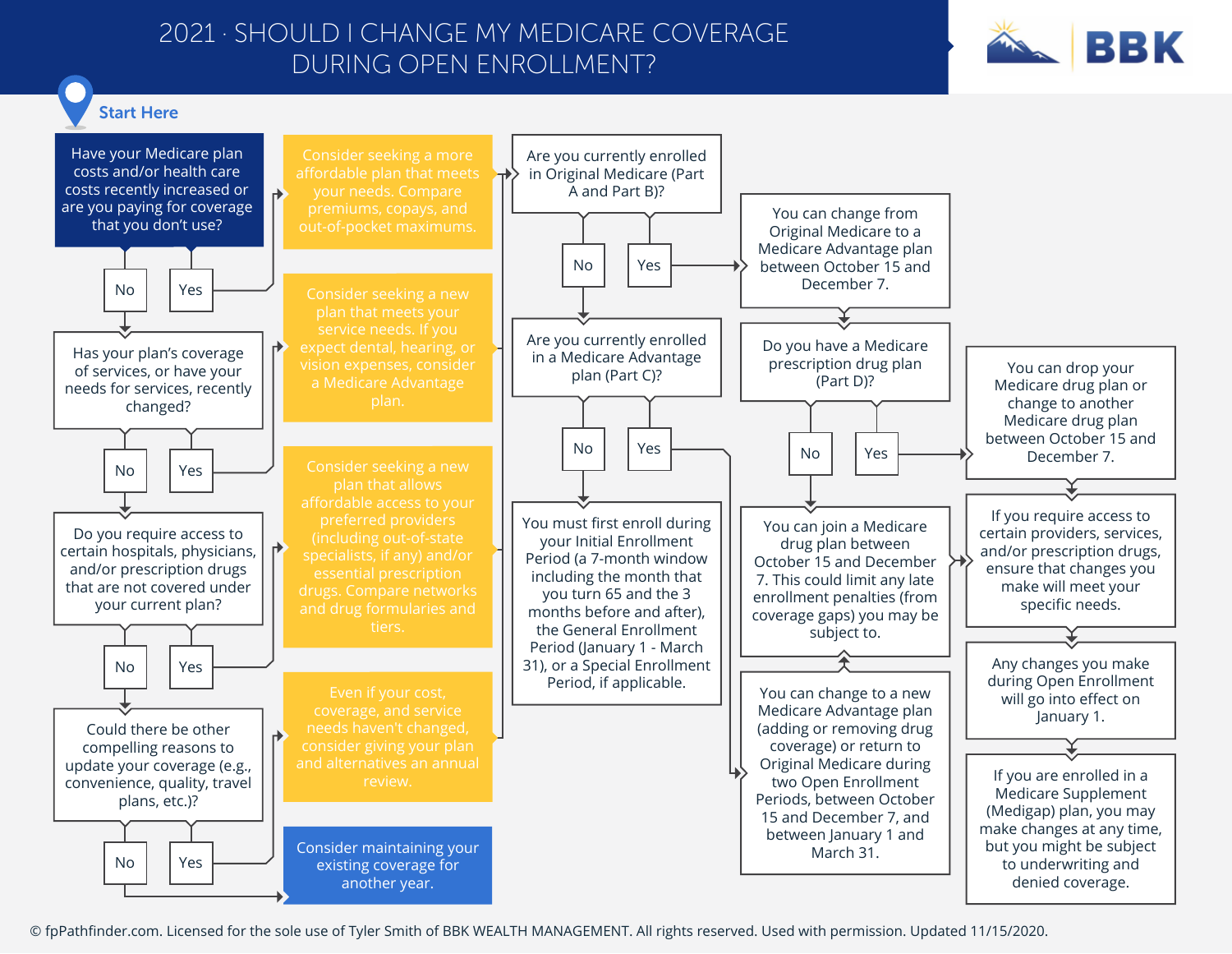

## **Why is Medicare Confusing?**

Perspective. Guidance. Protection.

Financial planning is more than investment advice.

Please allow this resource to guide your questions - Give us a call if you need anything.

# **Why is Medicare Confusing?**

That is a simple answer - "nothing good is easy".

I'm going to give credit for that sage wisdom to my dad.

For real though - Medicare is good. Before the program was created, 1 in 2 older Americans did not have health insurance. It is not perfect, what is? It provides at least a starting point toward getting the type of healthcare you NEED to enjoy retirement.